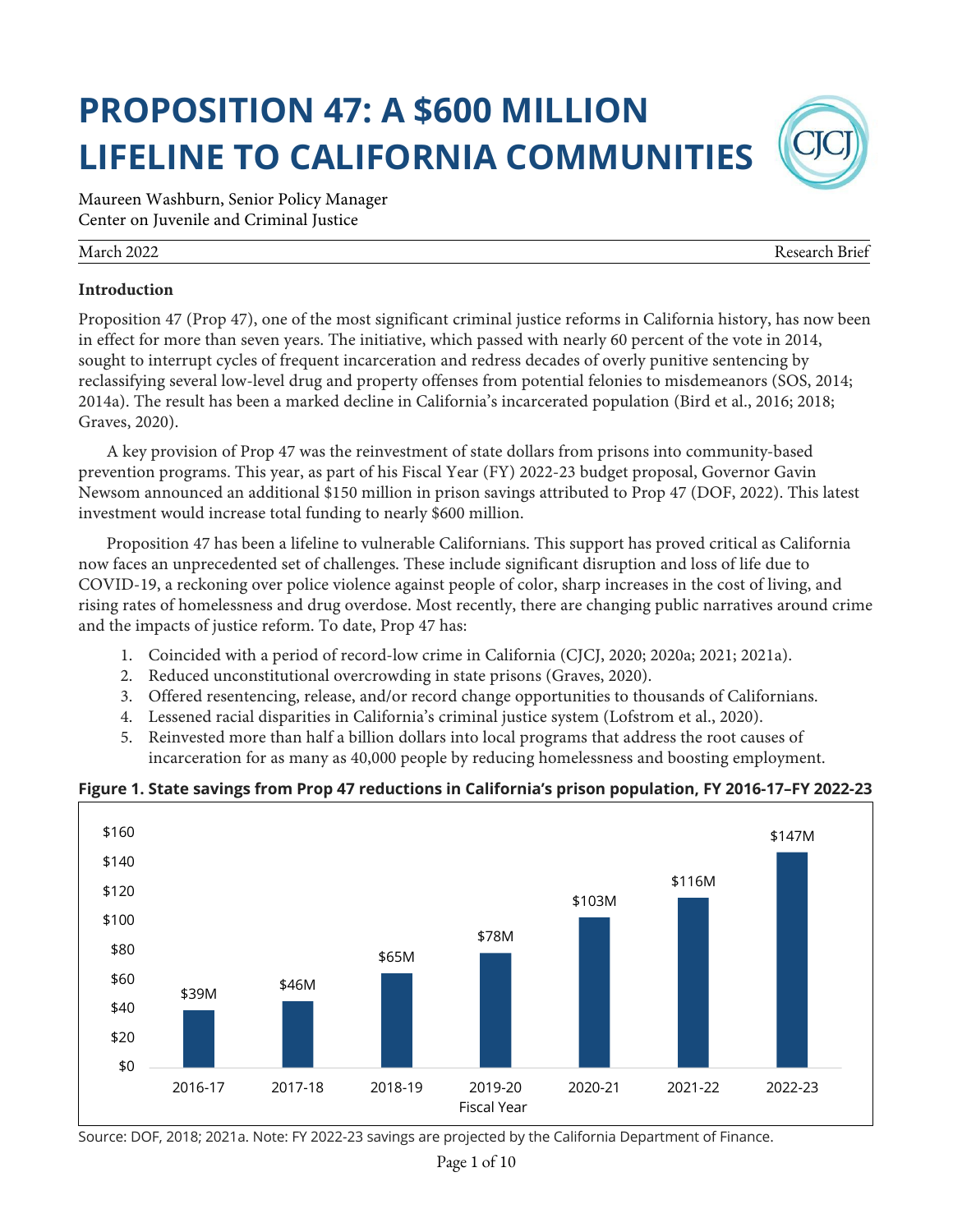## ● **Through Prop 47, California is reinvesting more than half a billion dollars from overcrowded state prisons into community programs.**

Prop 47 has helped California achieve court-mandated reductions in its overcrowded prison system (Brown v. Plata, 2011). Given the high cost of state incarceration (roughly \$14 billion annually), a Prop 47-driven population decline of several thousand people has delivered significant cost savings to the state (DOF, 2021). These savings have totaled more than half a billion dollars (\$595 million) since Prop 47 took effect in 2014 (Figure 1).

Each year, Prop 47 reinvests 65 percent of state savings into recidivism reduction programs that provide critical housing, mental health, substance use, and other supportive services to vulnerable Californians (SOS, 2014). Another 10 percent is directed to Trauma Recovery Centers, which address the needs of crime survivors, and the final 25 percent is used to fund programs in K-12 schools (SOS, 2014). Prop 47's benefit to communities is two-fold: it stops the revolving door of arrest and incarceration while investing in community programs that prevent these cycles before they start.

● **California has set aside nearly \$400 million for Prop 47 programs that address the root causes of crime and violence.**

California's Board of State and Community Corrections (BSCC)<sup>1</sup> distributes the largest share of Prop 47 funds those earmarked for recidivism reduction programs. Through FY 2022-23, the state will have set aside a total of \$386 million for BSCC-administered Prop 47 programs. To date, the BSCC has awarded approximately \$200 million to its Prop 47 grantees (BSCC, 2019; 2019a; 2022b).The BSCC awards these funds across overlapping four-year grant cycles. As of February 2022, the first cohort of grantees had completed their programs and provided final evaluation data, including recidivism rates. Meanwhile, the second cohort, which began in 2019, has reached the midpoint in its grant cycle and released initial evaluation data on housing and employment successes (BSCC, 2021). This year, the BSCC will select a third cohort of grantees with programs slated to begin in September 2022 (BSCC, 2021). A total of 33 public agencies, including behavioral health departments and school districts, received Prop 47 funding through Cohorts 1 and 2 (BSCC, 2019; 2019a; 2022b).

# ● **As many as 40,000 Californians have received services through a Prop 47-funded program.**

Across one-and-a-half<sup>2</sup> grant cycles administered by the BSCC, Prop 47 programs have served as many as 40,000 Californians (BSCC, 2021a; 2021b). Grantees from Cohort 1 were able to provide housing support, case management, behavioral health care, and other services to more than 30,000 Californians. These critical programs came at a cost of just \$3,200 per person (BSCC, 2019; 2021a). By contrast, the state spends more than 30 times as much (over \$100,000) to incarcerate a person for one year in state prison (Figure 2) (DOF, 2022a).

<sup>&</sup>lt;sup>1</sup> Analysis of BSCC-funded Prop 47 programs is drawn largely from reports submitted to the BSCC by grantees and statistics compiled by BSCC staff.

<sup>&</sup>lt;sup>2</sup> References Prop 47 grantees across all of Cohort 1 and the first two years of Cohort 2.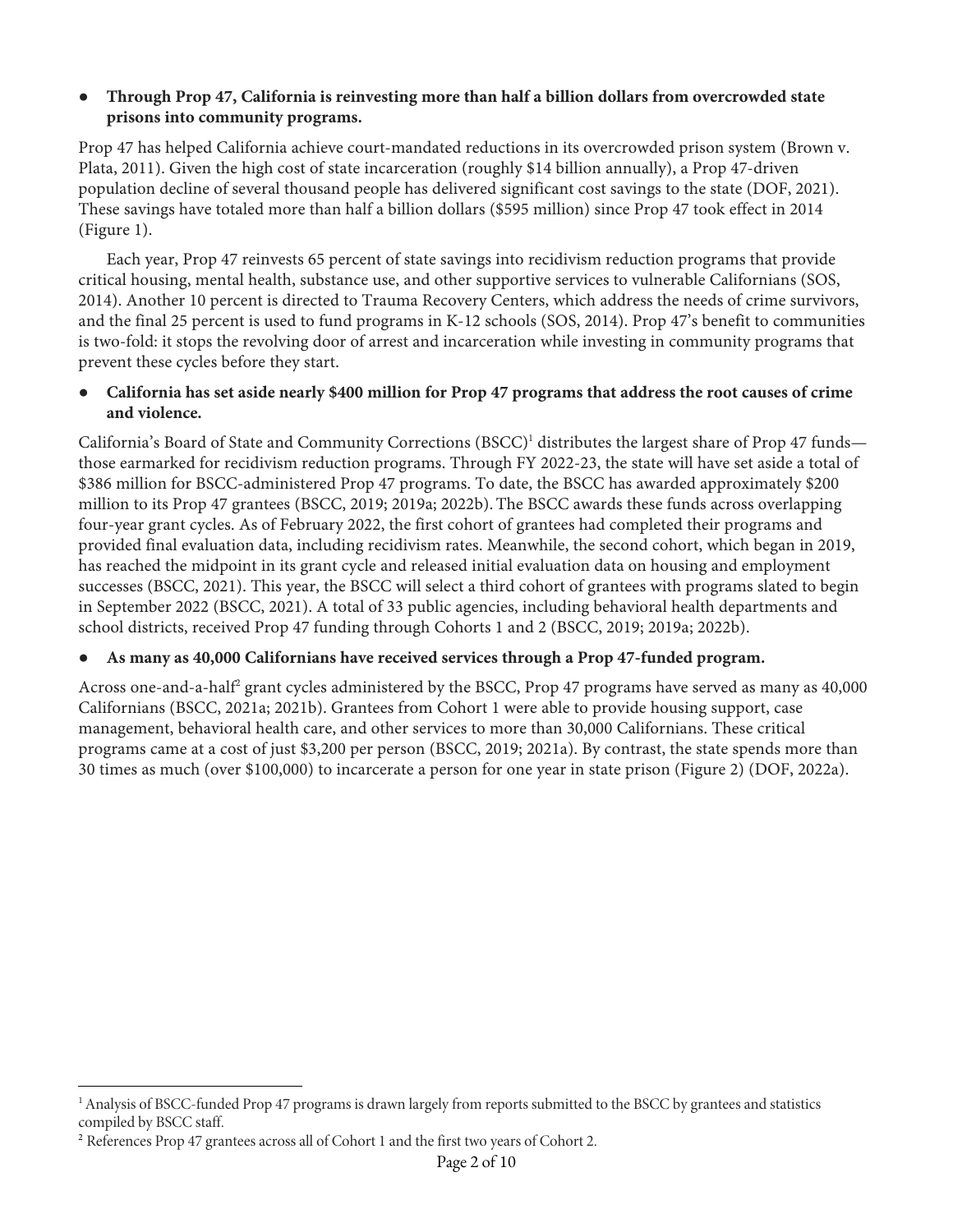#### **Figure 2. Cost per person for one year in a California prison (FY 2020-21) vs. participation in a Prop 47 program (Cohort 1, 2017-2021)**



Source: BSCC, 2019; 2021a; DOF, 2022a.

Across Cohorts 1 and 2, approximately 70 percent of program participants are people of color, including 27 percent who are Black and 34 percent who are Latino (BSCC, 2021a; 2021b). The programs serve more men than women (72 percent vs. 27 percent) and a majority are working-age adults (76 percent are between 25 and 65 years old) (BSCC, 2021a; 2021b).

# The majority of program participants are unhoused and unemployed.

Prop 47 programs<sup>3</sup> are serving people with some of the highest needs in California. Less than one in five participants reported living in independent housing prior to enrolling in services, with 36 percent officially categorized as unhoused (BSCC, 2021b). Seventy percent were unemployed and only 12 percent were working full time (BSCC, 2021b). Roughly one-third of participants have not earned a high school diploma or GED (BSCC, 2021b).

# ● **69 percent of Prop 47 funds are granted to behavioral health departments for treatment and other supportive services.**

The vast majority of Prop 47 funds have been awarded to county behavioral health departments (69 percent) (Figure 3) (BSCC, 2019; 2019a). These agencies are uniquely positioned to provide an array of mental health, substance use, and housing supports in close collaboration with community-based service providers. Grantees also include local government agencies, such as city managers (19 percent of funds), justice agencies, which include police, probation, and district attorneys (6 percent of funds), school districts (3 percent of funds), and a public defender's office (3 percent of funds). At just six percent of allocated funds, Prop 47 has spent far less on punitive justice agencies than other justice-related state grant programs.4

<sup>&</sup>lt;sup>3</sup> These statistics include only Cohort 2 as Cohort 1 programs did not collect data on housing status, employment, or educational attainment.

<sup>&</sup>lt;sup>4</sup> For example, the majority of Assembly Bill 109 (Public Safety Realignment) dollars are being spent on either probation or sheriff's departments, while Prop 47 allocates just four percent and zero percent, respectively, to these departments (BSCC, 2019; 2021c).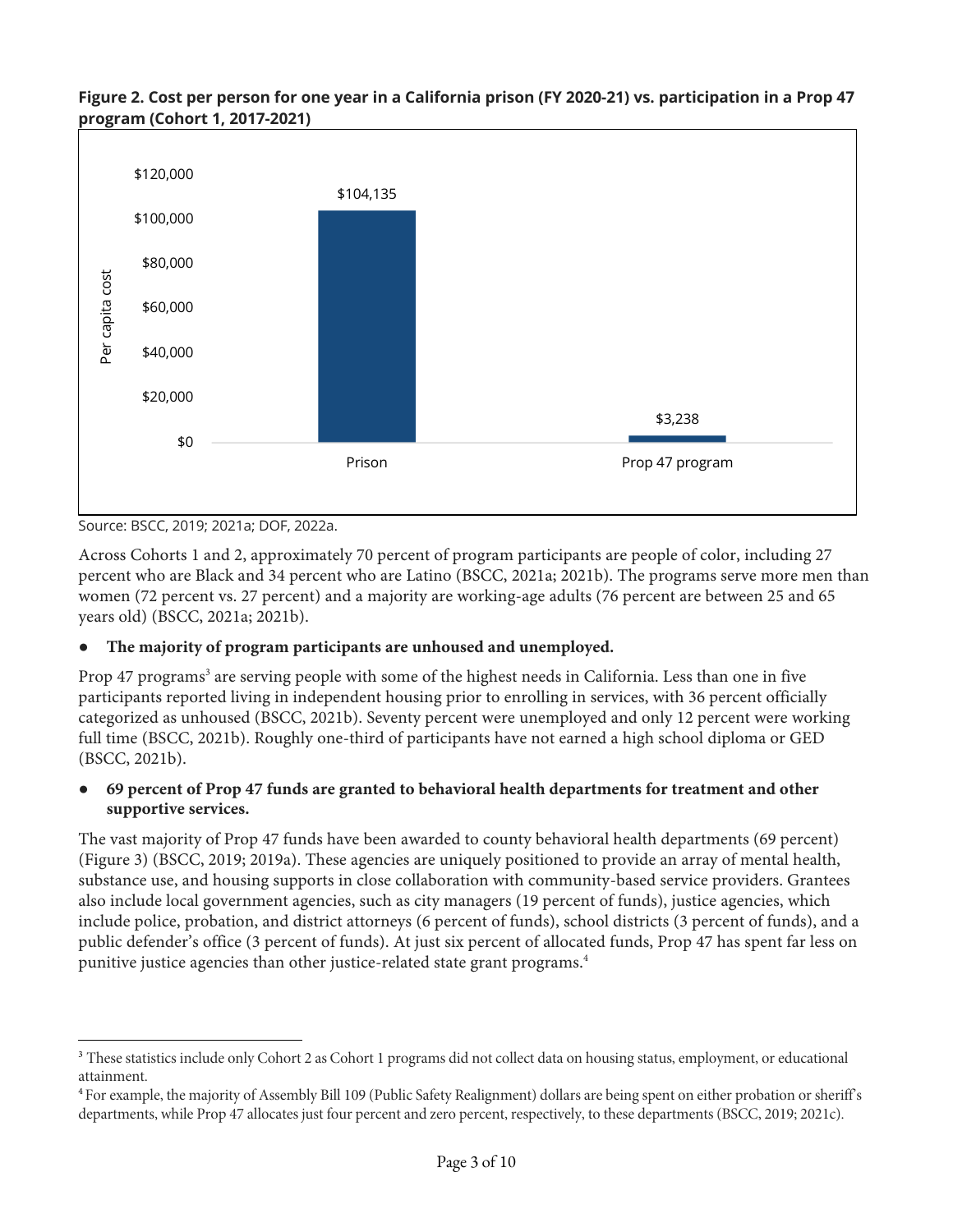

# **Figure 3. Percent of Prop 47 funds allocated by agency type\***

Source: BSCC, 2019; 2019a. \*Note: References BSCC-administered Prop 47 funds for Cohorts 1 and 2. \*\*Justice agencies include district attorneys, probation departments, and police departments.

#### ● **Grantees distributed nearly 80 percent of their Prop 47 awards to local nonprofits.**

On average, nearly 80 percent of allocated Proposition 47 funds, or almost \$160 million, has gone to support nonprofit organizations that work directly in communities (BSCC, 2019; 2021c). While Prop 47 grantees are required to pass at least 50 percent of their awards to community-based organizations, data from the first two grant cohorts show that agencies are far exceeding that threshold.

Amid the COVID-19 pandemic, local nonprofits have played a critical role in many communities by providing resources that support the health and safety of vulnerable families. With the help of Prop 47 funding, community-based organizations have been able to offer basic necessities, food, and transportation support to those hit hardest by this public health crisis. For example, in the three-month period between July 1, 2021 and September 30, 2021, nearly 800 Californians received at least one form of basic aid through Prop 47 funds (BSCC, 2021b).

#### ● **All Prop 47 grantees are providing mental health services and most offer substance use treatment, housing support, and diversion.**

All Prop 47 grantees are providing mental health services to California communities (Figure 4) (BSCC, 2019; 2021c). This translates to approximately \$200 million being spent on grantees that offer these critical services. Nearly all grantees are also providing housing-related support, such as stipends, assessments, navigation, and case management services, as well as substance use treatment and other community-based services. 73 percent of BSCC-administered Prop 47 funding has gone to grantees whose programs include diversion, a critical tool in ending cycles of incarceration.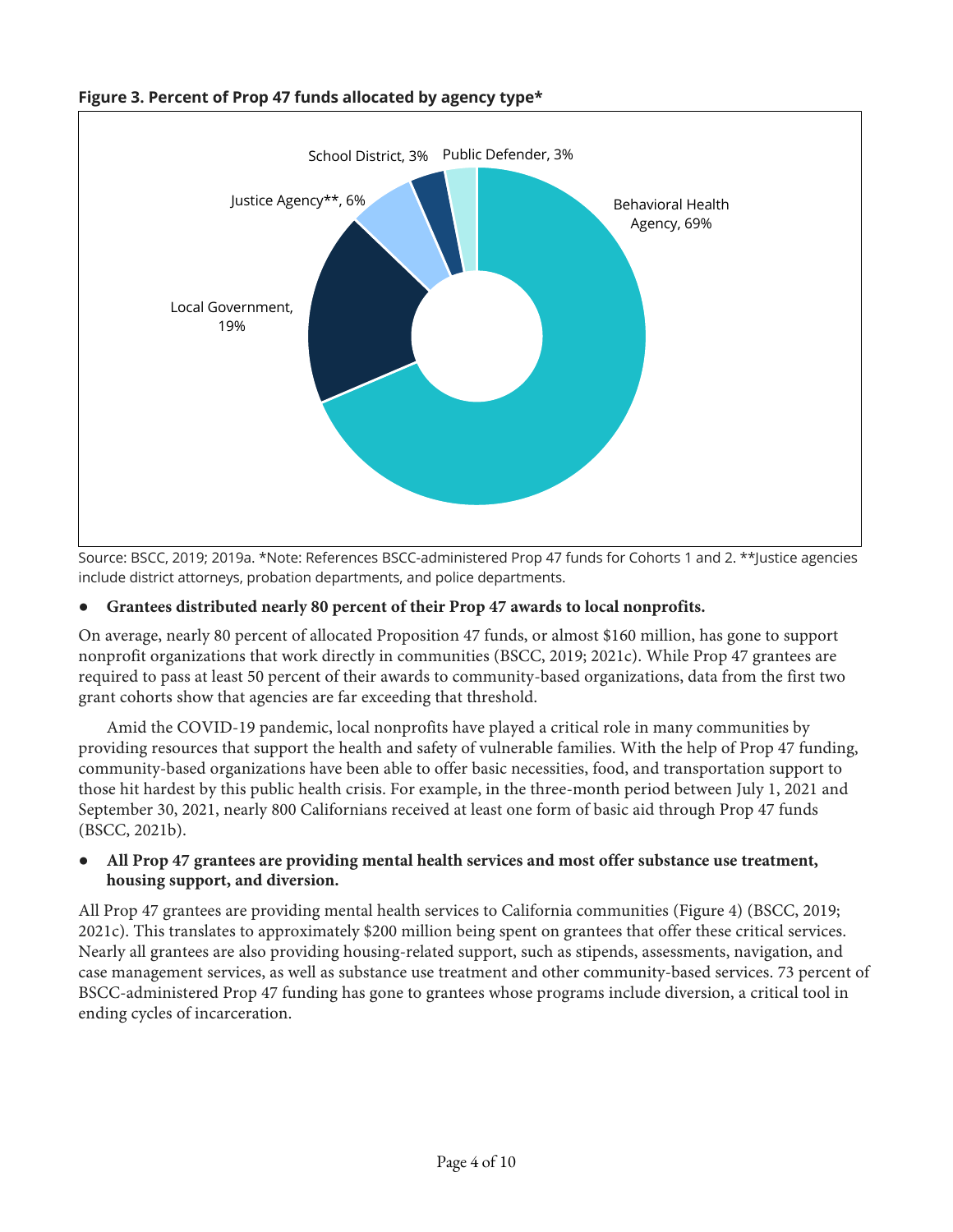# **Figure 4. Share of Prop 47 funds allocated to grantees, by services offered\***



Source: BSCC, 2019; 2019a; 2021c. \*Note: References BSCC-administered Prop 47 funds for Cohorts 1 and 2.

# ● **Prop 47 programs greatly reduce homelessness and boost employment.**

While most Cohort  $2<sup>5</sup>$  participants were unhoused and unemployed when they enrolled in a Prop 47 program, a substantial share had found housing and/or a job by program completion (Figures 5 and 6). For participants who wanted housing, rates of homelessness fell by more than half, from 28 percent unhoused to 11 percent (BSCC, 2022). Meanwhile, the share in living independently nearly doubled, from 11 percent to 21 percent (BSCC, 2022). Similarly, for participants who wanted to find employment, unemployment rates fell by a third (64 percent to 42 percent) and rates of full-time employment more than doubled from 17 percent to 39 percent (BSCC, 2022).



**Figure 5. Change in housing status from enrollment to program completion among participants for whom housing was a goal\***

Source: BSCC, 2022. \*Note: References BSCC-administered Prop 47 funds for Cohort 2 only. Enrollment figures differ from those presented on page 3 of this report because they are drawn from a subset of the full participant

<sup>&</sup>lt;sup>5</sup> Cohort 1 programs did not collect data on housing status, employment, or educational attainment.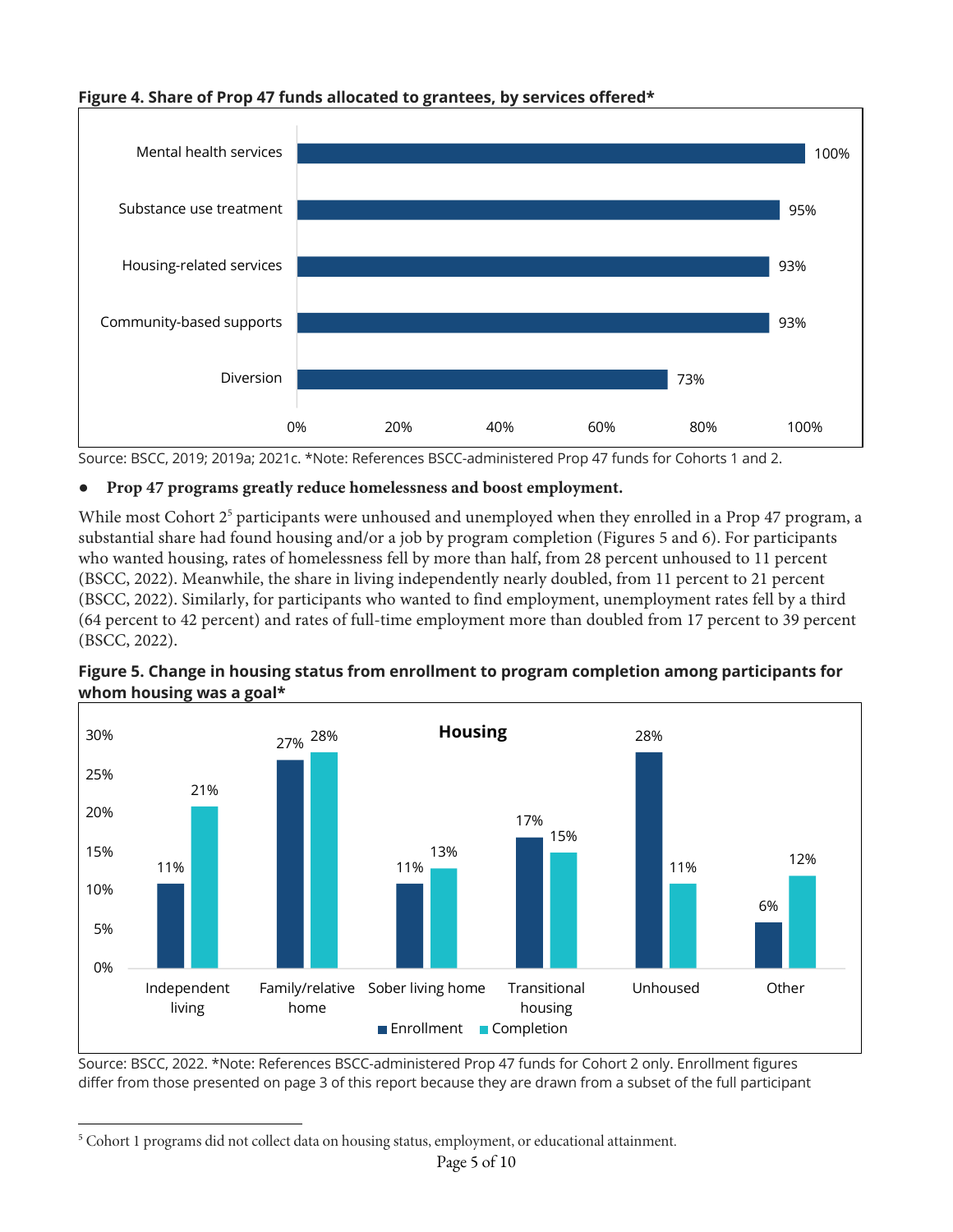population. This subgroup is limited to participants for whom enrollment and completion data were available and for whom housing was a goal (n=364).



# **Figure 6. Change in employment status from enrollment to program completion among participants for whom employment was a goal\***

Source: BSCC, 2022. \*Note: References BSCC-administered Prop 47 funds for Cohort 2 only. Enrollment figures differ from those presented on page 3 of this report because they are drawn from a subset of the full participant population. This subgroup is limited to participants for whom enrollment and completion data were available and for whom employment was a goal (n=628).

# ● **12 out of 13 Prop 47 grantees showed reduced recidivism totaling an estimated 1,500 fewer convictions.**

Prop 47 programs also appear to strengthen public safety by reducing the likelihood that people commit crimes after receiving targeted services for substance use disorder, mental health, or housing needs. We can measure this impact by comparing the conviction rates for program participants with a similar group of people who were not in the program.6 12 out of 13 Cohort 1 grantees reported reduced recidivism, with some rates as low as onefifth or one-sixth of the comparison group's rate (see Figure 7) (BSCC, 2021a). Across these 12 grantees, an estimated 1,500 convictions may have been avoided as a result of Prop 47 programs (BSCC, 2021; 2021a).<sup>7</sup> This is likely a fraction of the true crime-reduction impact of Prop 47 programs as many programs reported low recidivism rates but did not collect data on a comparison group. Moreover, these results only include Cohort 1 programs. Cohort 2 grantees will report their participants' recidivism rates in 2023.

<sup>6</sup> In Cohort 1, 13 grantees reported both a recidivism rate for their participants (defined as a subsequent conviction) and conviction rates for a reasonable comparison group (BSCC, 2021a).

<sup>&</sup>lt;sup>7</sup> We arrive at this estimate by first applying the comparison group's recidivism rate to the total number of program participants, which approximates the number of convictions that would have occurred without the program. Then, we find the difference between this number and the program participants' recidivism rate applied to the total number of program participants, which offers a rough estimate of the number of "missing" convictions. There are several important limitations to this approach, including differences in the methodology for determining recidivism and constructing a comparison group across grantees and, in some cases, differences between the program participants and a grantee's selected comparison group.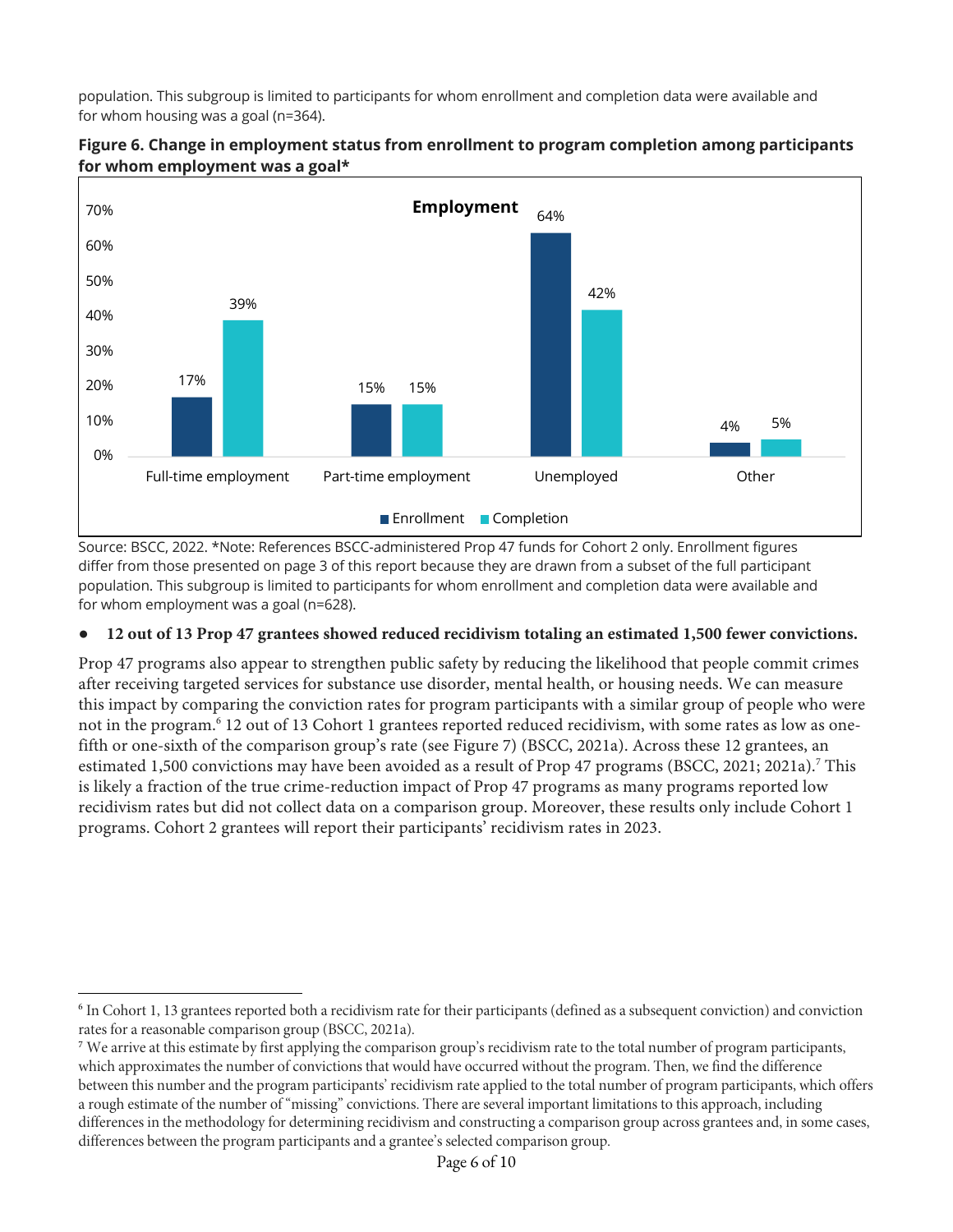# **Figure 7. Cohort 1 grantees\* that reported recidivism rates for both program participants and a comparison group, as measured by convictions**



Source: BSCC, 2021a; 2022a. Note: The City of Corning, City of Pasadena Police Department, El Rancho Unified School District, Marin County Health and Human Services, Merced County Probation Department, Plumas County District Attorney, and San Bernardino County Department of Public Health reported 36-month recidivism rates for program participants. The Los Angeles County Department of Health Services, Orange County Health Care Agency, San Diego County, and San Joaquin County Behavioral Health Services reported 24-month recidivism rates for program participants. The Los Angeles City Attorney's Office reported a 12-month recidivism rate for program participants. The San Francisco Department of Public Health reported a 6-month recidivism rate for program participants. \*Both San Diego County and the Plumas County District Attorney report more than one recidivism rate because they calculated rates separately for each of their programs.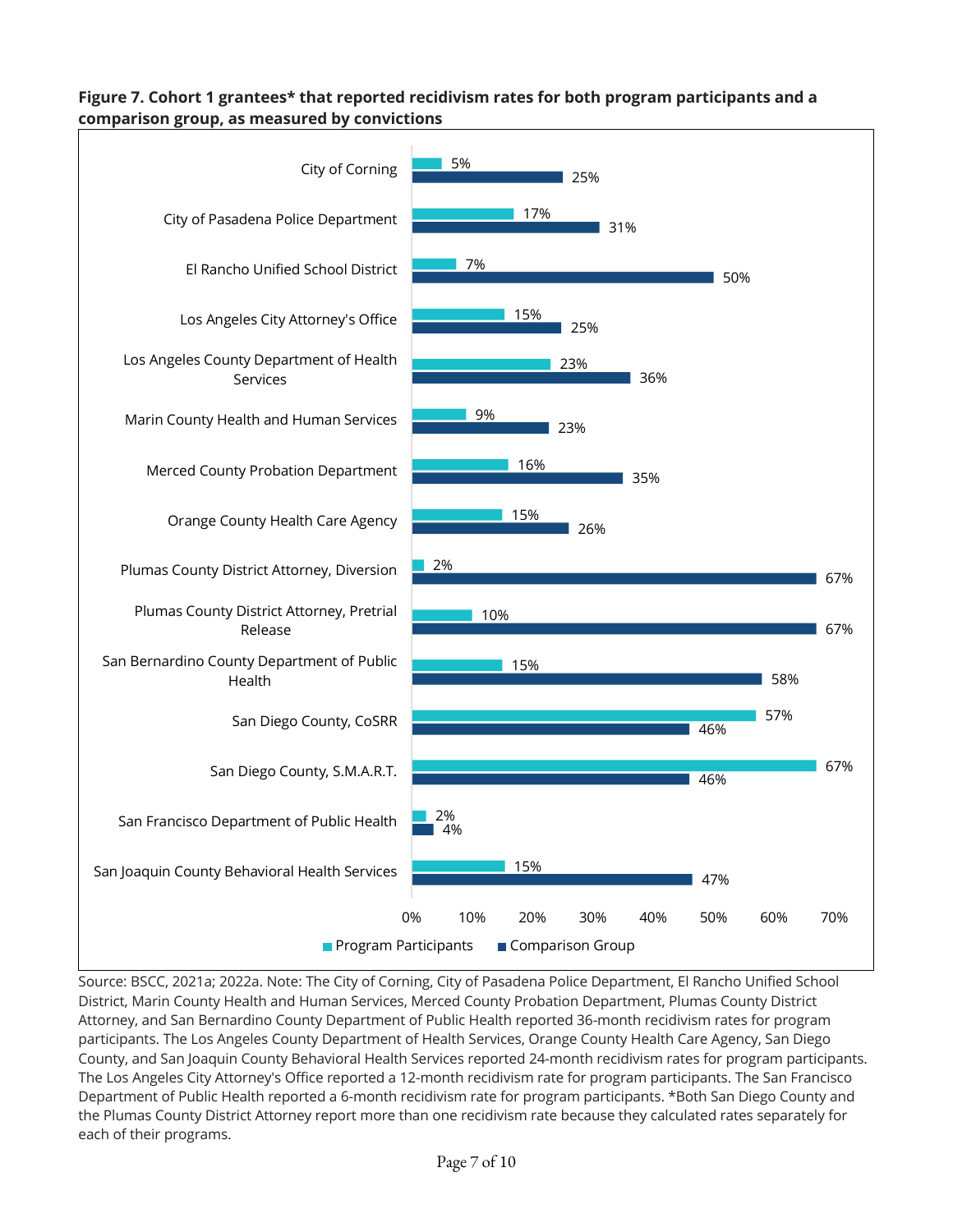Reducing crime, as measured by convictions, has a profound impact on community safety and correctional system costs. It means fewer days spent in jail or prison, less courtroom time, and reduced workloads for probation and police departments. More importantly, it lessens the substantial human cost borne by crime survivors and the communities most impacted by mass incarceration.

# ● **More than \$200 million in Prop 47 savings is set to be allocated to trauma recovery and school-based programs.**

While Prop 47 directs 65 percent of state prison savings to BSCC grants, the remaining 35 percent is split between the California Department of Education to keep vulnerable students in school (25%) and the California Victim Compensation Board to support survivors of crime through trauma-informed treatment services (10%). Through FY 2022-23, Prop 47 allocations to these programs will total more than \$200 million.

These investments are already strengthening communities and interrupting cycles of harm. Thus far, Prop 47 savings has supported at least 35 school districts or other local educational agencies across 20 counties as they implement the Learning Communities for School Success Program (CDE, 2017; 2021). This program helps schools reduce truancy and dropout rates by supporting their highest-needs students. Prop 47 has also funded at least 18 Trauma Recovery Centers throughout California (CalVCB, 2018; 2019; 2019a; 2020; 2021; NATRC, 2022). These centers provide vital support to crime survivors, including mental health and case management services.

#### **Conclusion**

In the seven years since its passage, Prop 47 has successfully reduced California's reliance on harmful and costly incarceration. Today, fewer Californians cycle through jails and prisons for low-level offenses. This keeps families and communities intact while saving the state and its counties hundreds of millions of dollars each year. By reinvesting these state savings into treatment programs, Prop 47 offers vital support to Californians most at risk of entering the justice system, including those with unaddressed mental health needs, substance use disorders, and housing insecurity.

Data on these Prop 47-funded programs suggest that they are offering vital help where it is needed most. Among BSCC-administered Prop 47 programs, as many as 40,000 people have received services so far, many of whom were unhoused and unemployed upon enrollment. Most programs are administered by behavioral health agencies, which are well suited to providing treatment services in close partnership with community-based organizations. Grantees are offering the kinds of programs their communities need most—mental health, housing, substance use treatment, community-based supports, diversion, and support for basic needs—with a measurable positive impact. Participants report increased rates of full-time employment and independent living, and most programs show low rates of recidivism. This is critical to keeping communities safe and high-needs Californians out of the revolving door of arrest and incarceration. Prop 47 has also funded dozens of school districts and Trauma Recovery Centers throughout California to promote better educational outcomes for students and healing for crime survivors.

Prop 47 funding levels have increased year over year since the state made its first allocation in FY 2016-17. This year, for the first time, savings are estimated at nearly \$150 million. In the midst of the state's current economic and public health crises, greater investment in Prop 47 is vital to serving more vulnerable Californians and strengthening communities in need.

# **References:**

- Bird, M., Tafoya, S., Grattet, R., & Nguyen, V. (2016). How Has Proposition 47 Affected California's Jail Population? *Public Policy Institute of California.* At: https://www.ppic.org/wpcontent/uploads/content/pubs/report/R\_316MB3R.pdf.
- Bird, M., Lofstrum, M., Martin, B., Raphael, S., & Nguyen, V. (2018). The Impact of Proposition 47 on Crime and Recidivism. *Public Policy Institute of California.* At: https://www.ppic.org/wpcontent/uploads/r\_0618mbr.pdf.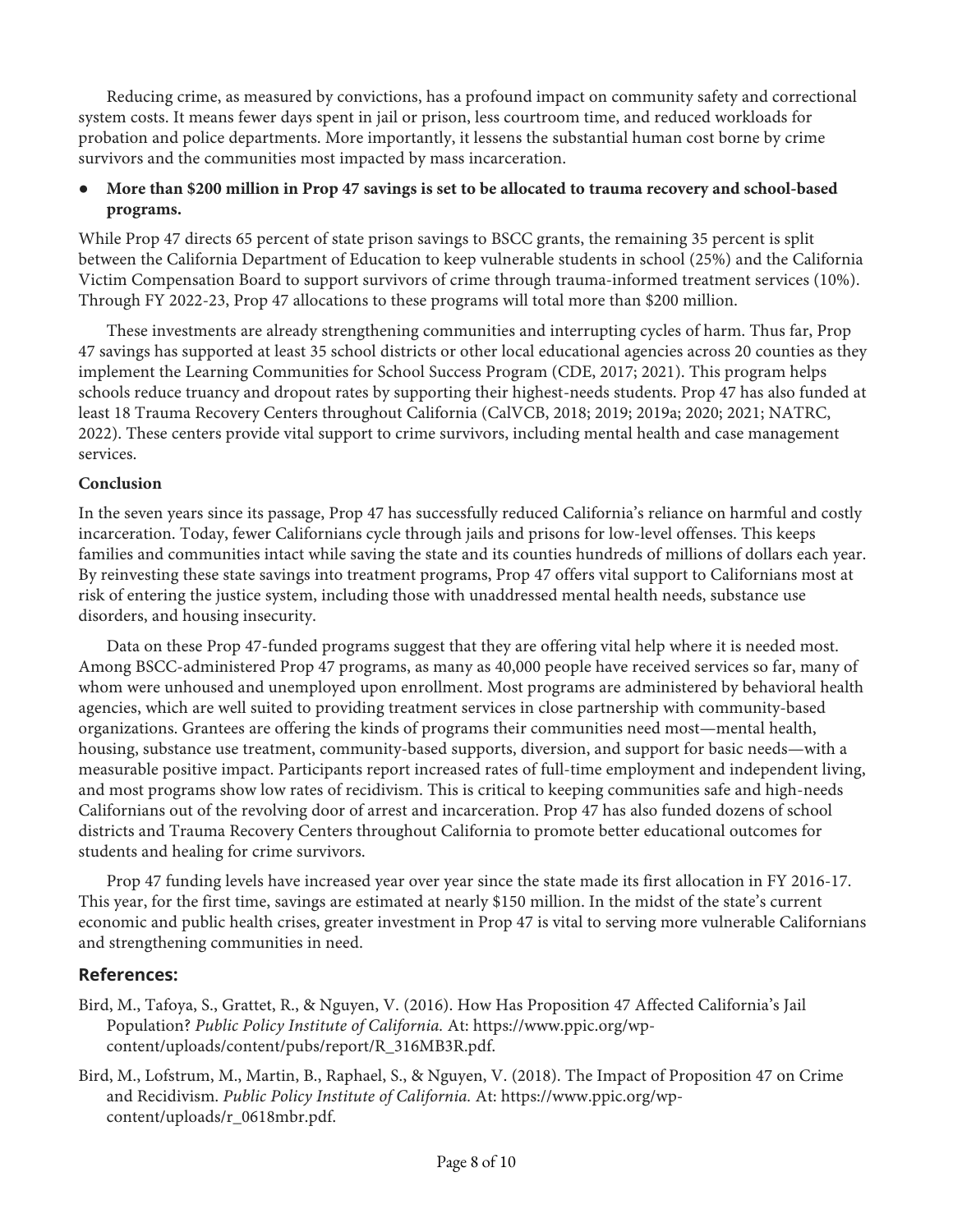- Board of State and Community Corrections (BSCC). (2019). Proposition 47 Grant Program Cohort 1 Grant Cycle: June 2017 - August 2020. At: https://www.bscc.ca.gov/wp-content/uploads/Cohort-1-Project-Summaries.-Rvsd.-Jan-2019.pdf.
- Board of State and Community Corrections (BSCC). (2019a). Proposition 47 Grant Program Cohort II (August 2019 - May 2023), Project Descriptions. At: https://www.bscc.ca.gov/wp-content/uploads/Proposition-47- Cohort-II-Project-Descriptions-9.19.19.pdf.
- Board of State and Community Corrections (BSCC). (2021). Proposition 47 Grant Program. At: https://www.bscc.ca.gov/s\_bsccprop47/.
- Board of State and Community Corrections (BSCC). (2021a). Prop 47 Grant Cohort 1. At: https://public.tableau.com/app/profile/kstevens/viz/Prop47Grant-Cohort1/Proposition47.
- Board of State and Community Corrections (BSCC). (2021b). Prop 47 Cohort II Statewide Data. At: https://app.smartsheet.com/b/publish?EQBCT=f1cf46a86b2f4e8199bff93cc5d20e81.
- Board of State and Community Corrections (BSCC). (2021c). Proposition 47 Cohort 2 Proposals. Last accessed March 25, 2022. At: https://drive.google.com/drive/folders/18n9tlEqz\_KAoLxmOsY2F01GMzPQysGL7.
- Board of State and Community Corrections (BSCC). (2022). Proposition 47 Grant Program: Demographic and Recidivism Update: February 10, 2022. At: https://www.bscc.ca.gov/wp-content/uploads/Attachment-G-1- Power-Point-Prop-47-C1-\_-2-Evaluation-Presentation-to-Board-Final.pdf.
- Board of State and Community Corrections (BSCC). (2022a). Cohort 1 Final Evaluation Reports. At: https://www.bscc.ca.gov/s\_bsccprop47/.
- Board of State and Community Corrections (BSCC). (2022b). Email communications with Stacy Rilea, Ph.D., Research Data Specialist II, Research Unit. January 6, 2022.
- Brown v. Plata. (2011). 563 U.S. 493. At: https://supreme.justia.com/cases/federal/us/563/493/.
- California Department of Education (CDE). (2017). Funding Results: California Learning Communities for School Success Program. At: https://www.cde.ca.gov/fg/fo/r8/lcssp2017results.asp.
- California Department of Education (CDE). (2021). Program Description. At: https://www.cde.ca.gov/fg/fo/r8/documents/lcsspprojdes.asp.
- California Department of Finance (DOF). (2018). Board of State and Community Corrections, 2018-19 State Budget. At: https://www.ebudget.ca.gov/2018-19/pdf/Enacted/GovernorsBudget/5210/5227.pdf.
- California Department of Finance (DOF). (2021). Welcome to California's 2021-22 State Budget, Corrections and Rehabilitation, 2021-22 State Budget. At: https://www.ebudget.ca.gov/budget/publication/#/e/2021- 22/Agency/5210.
- California Department of Finance (DOF). (2021a). Board of State and Community Corrections, 2018-19 State Budget. At: https://www.ebudget.ca.gov/2021-22/pdf/Enacted/GovernorsBudget/5210/5227.pdf.
- California Department of Finance (DOF). (2022). Board of State and Community Corrections, 2022-23 State Budget. At: https://www.ebudget.ca.gov/2022-23/pdf/GovernorsBudget/5210/5227.pdf.
- California Department of Finance (DOF). (2022a). Corrections and Rehabilitation, 2022-23 State Budget. At: https://www.ebudget.ca.gov/2022-23/pdf/GovernorsBudget/5210/5225.pdf.
- California Secretary of State (SOS). (2014). Text of Proposed Laws, Proposition 47. At: https://vig.cdn.sos.ca.gov/2014/general/pdf/text-of-proposed-laws1.pdf#prop47.
- California Secretary of State (SOS). (2014a). Supplement to the Statement of Vote, Statewide Summary by County for State Ballot Measures. At: https://elections.cdn.sos.ca.gov/sov/2014-general/ssov/ballotmeasures-summary.pdf.